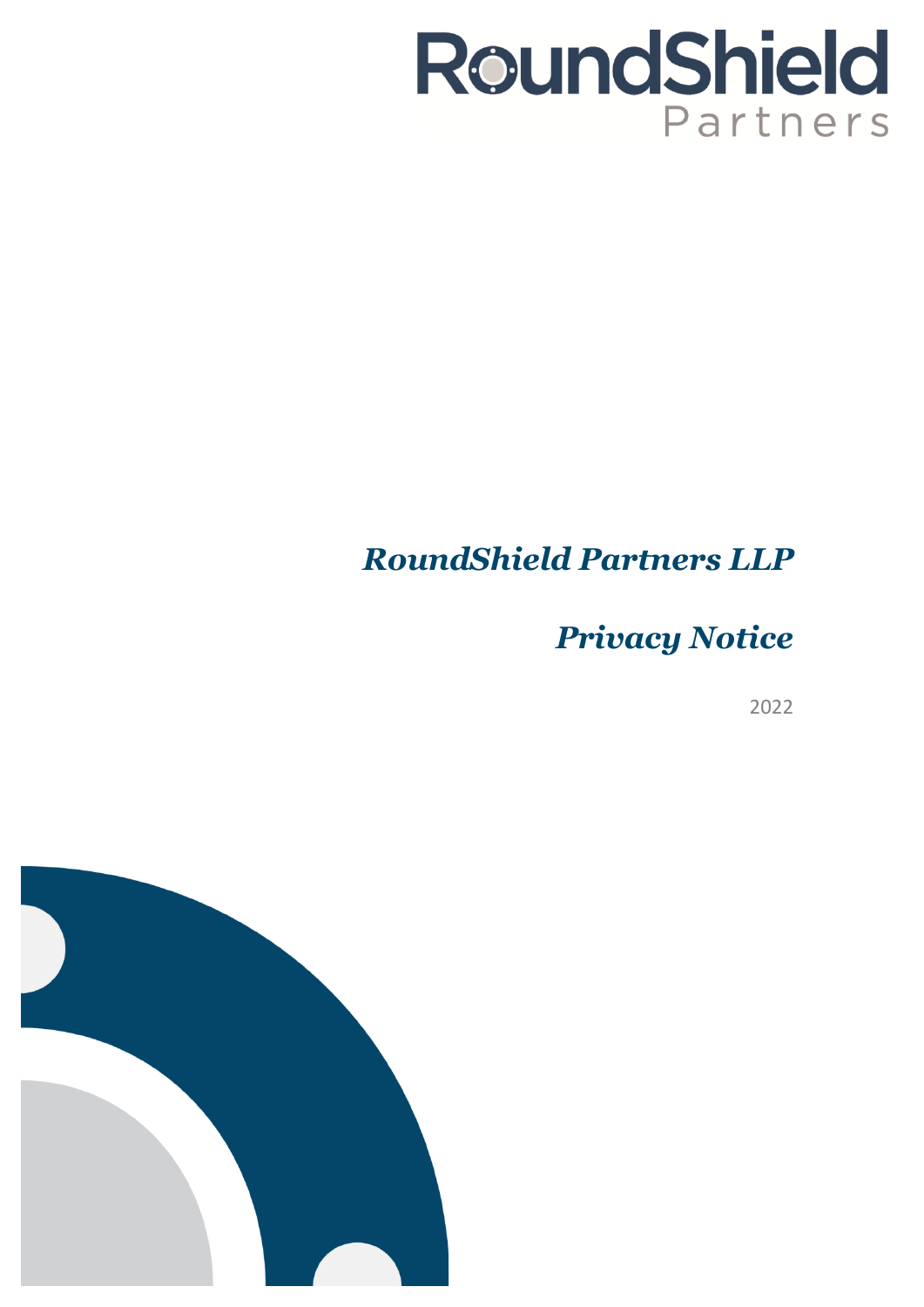## **Contents**

| 1.  |  |
|-----|--|
| 2.  |  |
| 3.  |  |
| 4.  |  |
| 5.  |  |
| 6.  |  |
| 7.  |  |
| 8.  |  |
| 9.  |  |
| 10. |  |
|     |  |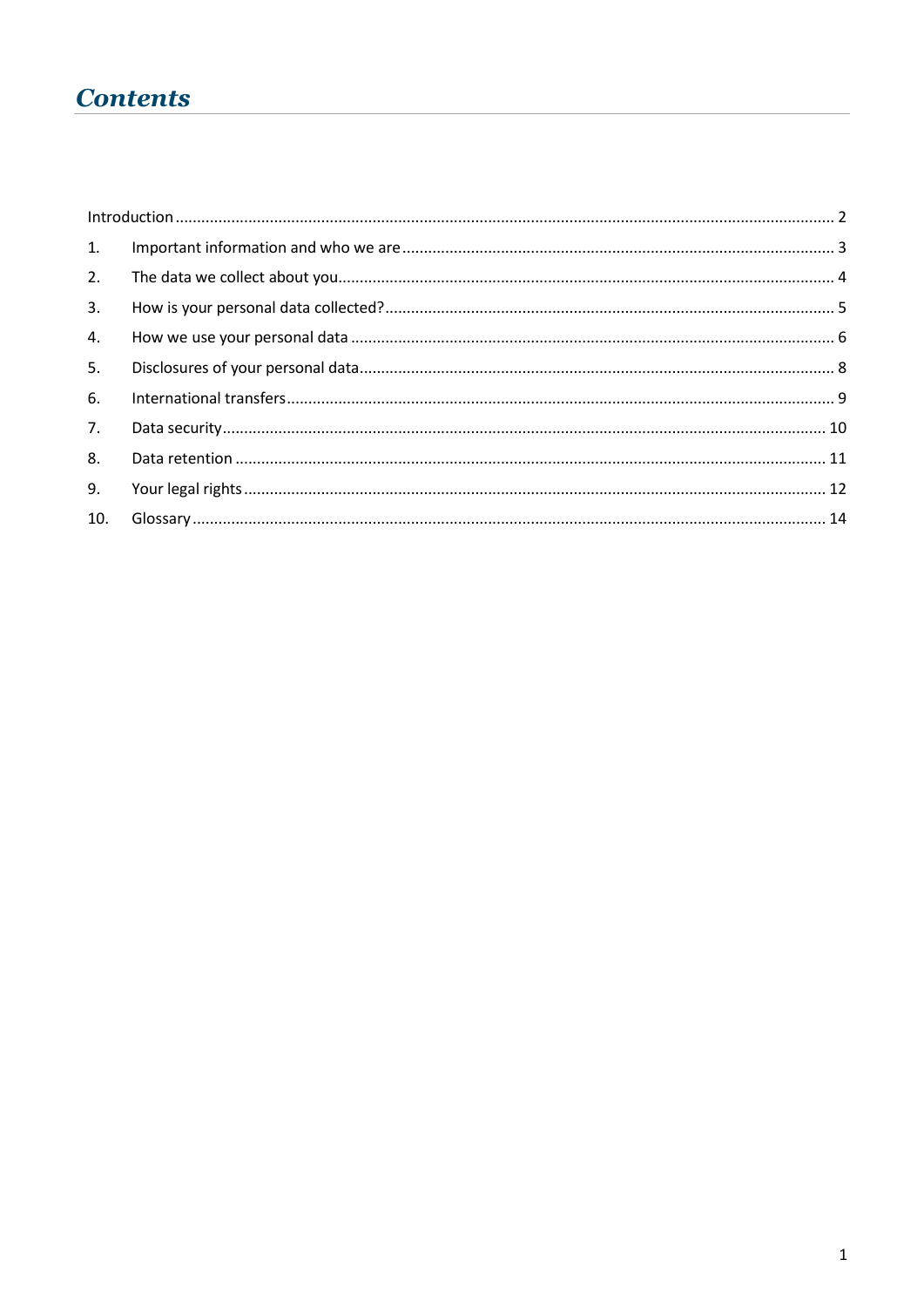## <span id="page-2-0"></span>*Introduction*

Welcome to the RoundShield Partners LLP ("RoundShield") privacy notice regarding personal data.

This notice, which we will refer to as the "Notice", is addressed to any person from whom RoundShield collects personal data in the course of providing its services ("you"). This will include our clients and, where our client is not a natural person, the owners, controllers and personnel of our clients. RoundShield is the controller of that data and is therefore required to provide you with this Notice. RoundShield will not be the controller of all personal data it receives, so where your personal data is being collected by or on behalf of other parties, we recommend that you take note of who the controller of that data will be and read their privacy notice.

Any data that relates to you, or from which you can be identified, is known as "personal data". RoundShield respects your privacy and is committed to protecting your personal data. This Notice will inform you as to how we look after your personal data and tell you about your privacy rights and how the law protects you.

Please also use the [Glossary](#page-14-0) to understand the meaning of some of the terms used in this Notice.

- 1. Important information and who we are
- 2. The data we collect about you
- 3. How is your personal data collected?
- 4. How we use your personal data
- 5. Disclosures of your personal data
- 6. Internationaltransfers
- 7. Data security
- 8. Data retention
- 9. Your legal rights
- 10. Glossary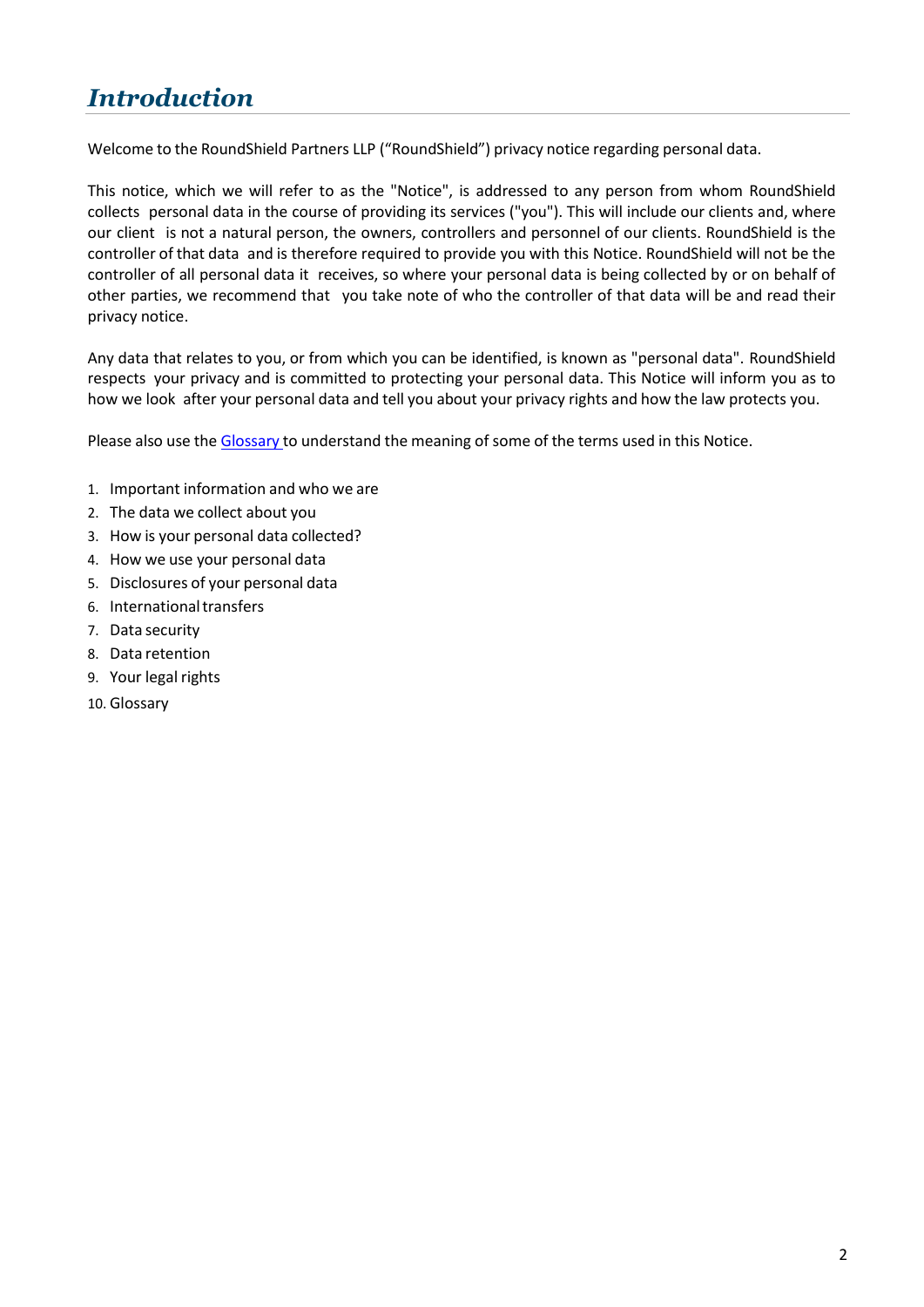## <span id="page-3-0"></span>*1. Important information and who we are*

#### **Purpose of this privacy notice**

This Notice aims to give you information on how RoundShield collects and processes your personal data.

It is important that you read this Notice together with any other privacy notice or fair processing notice we may provide on specific occasions when we are collecting or processing personal data about you so that you are fully aware of how and why we are using your data. This Notice supplements the other privacy notices and is not intended to override them.

#### **Changes to this privacy notice and your duty to inform us of changes**

This Notice is effective from 25 May 2018. We will post any material changes that we may make to this Notice in the future on our website and, where appropriate, we will notify you of the change by email.

It is important that the personal data we hold about you is accurate and current. Please keep us informed if your personal data changes during your relationship with us.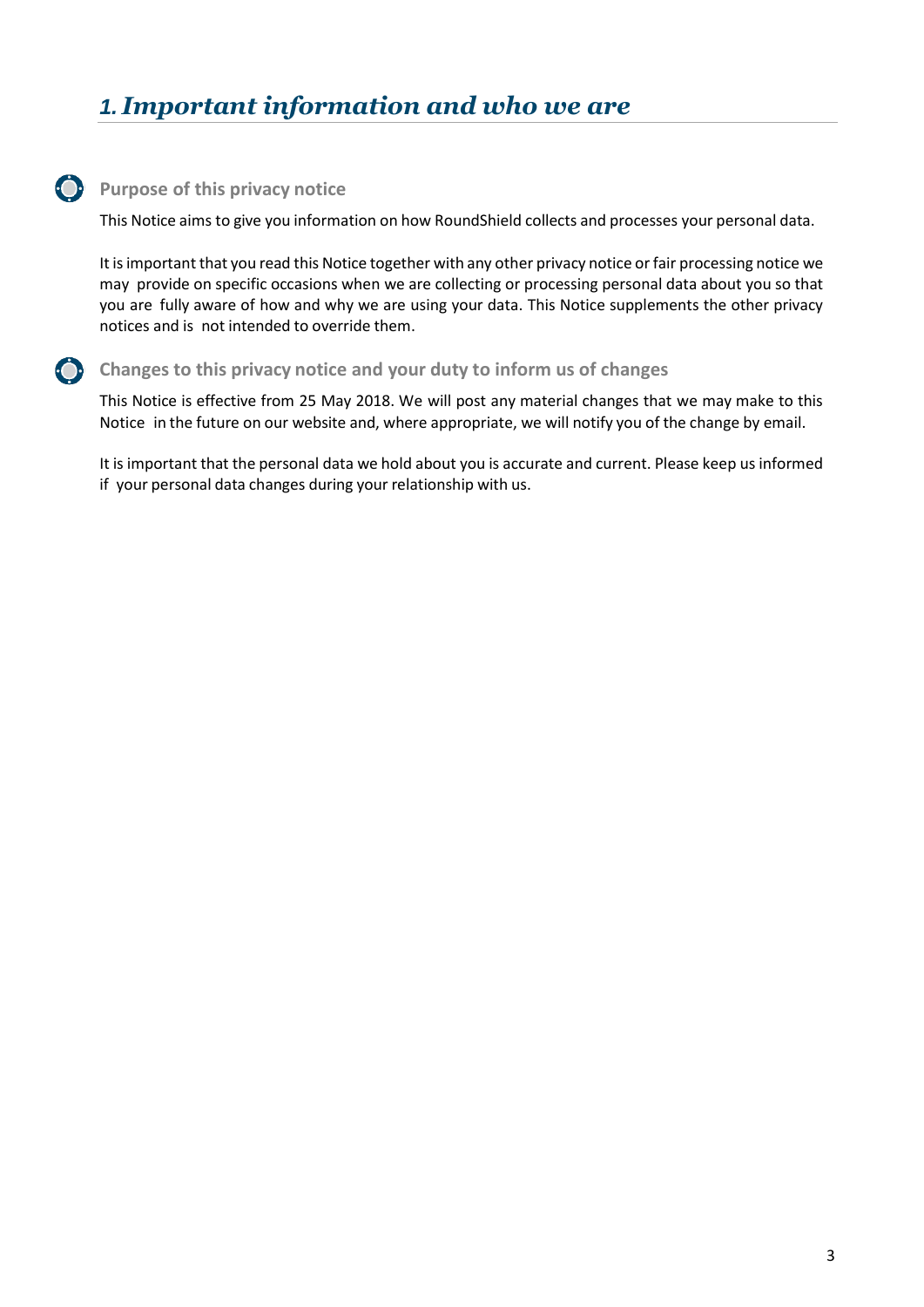## <span id="page-4-0"></span>*2.The data we collect about you*

Personal data, or personal information, means any information about an individual from which that person can be identified. It does not include data where the identity has been removed (anonymous data).

We may collect, use, store and transfer different kinds of personal data about you which we have grouped together as follows:

- **Identifying information** (i.e. information used to identify a specific individual, such as: given name(s), preferred name(s), nickname(s); date of birth / age; place of birth; nationality; race; religion; passport details).
- **Contact information** (e.g. postal address, telephone number, email address).
- **O** Family information (e.g. family structure, siblings, offspring, marriages, divorces, relationships).
- **Financial information** (e.g. source of wealth, personal assets, bank account numbers and income details).
- **Professional information** (e.g. job titles, employment history).
- **Transaction information** (e.g. details about paymentsto and from you and other details of products and services you have purchased from us).
- **Marketing and Communications data** includes your preferences in receiving marketing from us and your communication preferences.

In certain circumstances, we will also collect, use, store and transfer **Special Categories of data** about you. In particular, as part of our due diligence processes, we might collect information as to:

- **Your political opinions** and affiliations, so that we can identify that you are, or are connected to, a politically exposed person; and
- **Your criminal records** or alleged criminal activity.

**If you fail to provide personal data**

Where we need to collect your personal data by law, or under the terms of a contract we have with you and you fail to provide that data when requested, we may not be able to perform the contract we have or are trying to enter into with you and we may have to terminate the provisions of services or decline the requested performance of a task.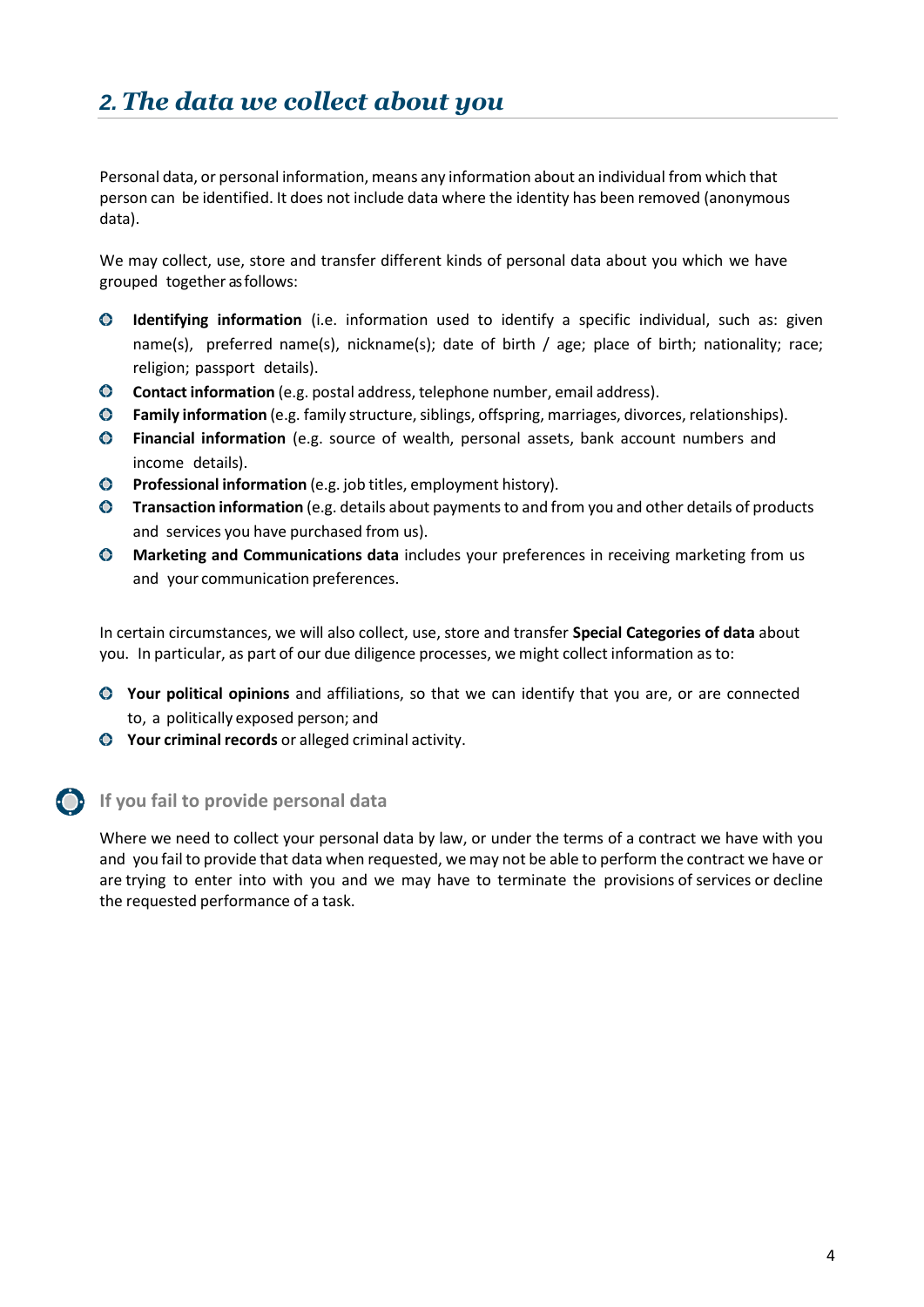## <span id="page-5-0"></span>*3. How is your personal data collected?*

We use different methods to collect data from and about you including through:

- **Direct interactions.** You may give us your personal information by filling in forms or by corresponding with us by post, phone, email or otherwise. This includes personal data you provide when you:
	- $\bullet$  Reach out to us with new or existing opportunities;
	- **O** Respond to our requests for due diligence materials;
	- $\bullet$  Ask questions or give us instructions related to our services;

**Third parties or publicly available sources**. We may receive personal data about you from various third parties and public sources as set out below:

- Identifying, Contact and Professional information frompublicly available sourcessuch as Companies House in the UK.
- Identifying, Contact, Professional and Special Category information from searches of electronic databases researched and maintained by professional service providers to help identify and manage financial, regulatory and reputational risk, such as World-Check.
- Identifying, Contact, Family, Financial, Professional, Transaction and Special Category information from your other service providers and advisers including trust companies, fund administrators, accountants, tax advisers and lawyers.

**CCTV**. If you visit any of our offices in person, your image may be captured on our CCTV system. We operate a CCTV system to protect our buildings and assets from damage, for the personal safety of our staff and visitors and to support law enforcement bodies in the prevention, detection and prosecution of crime.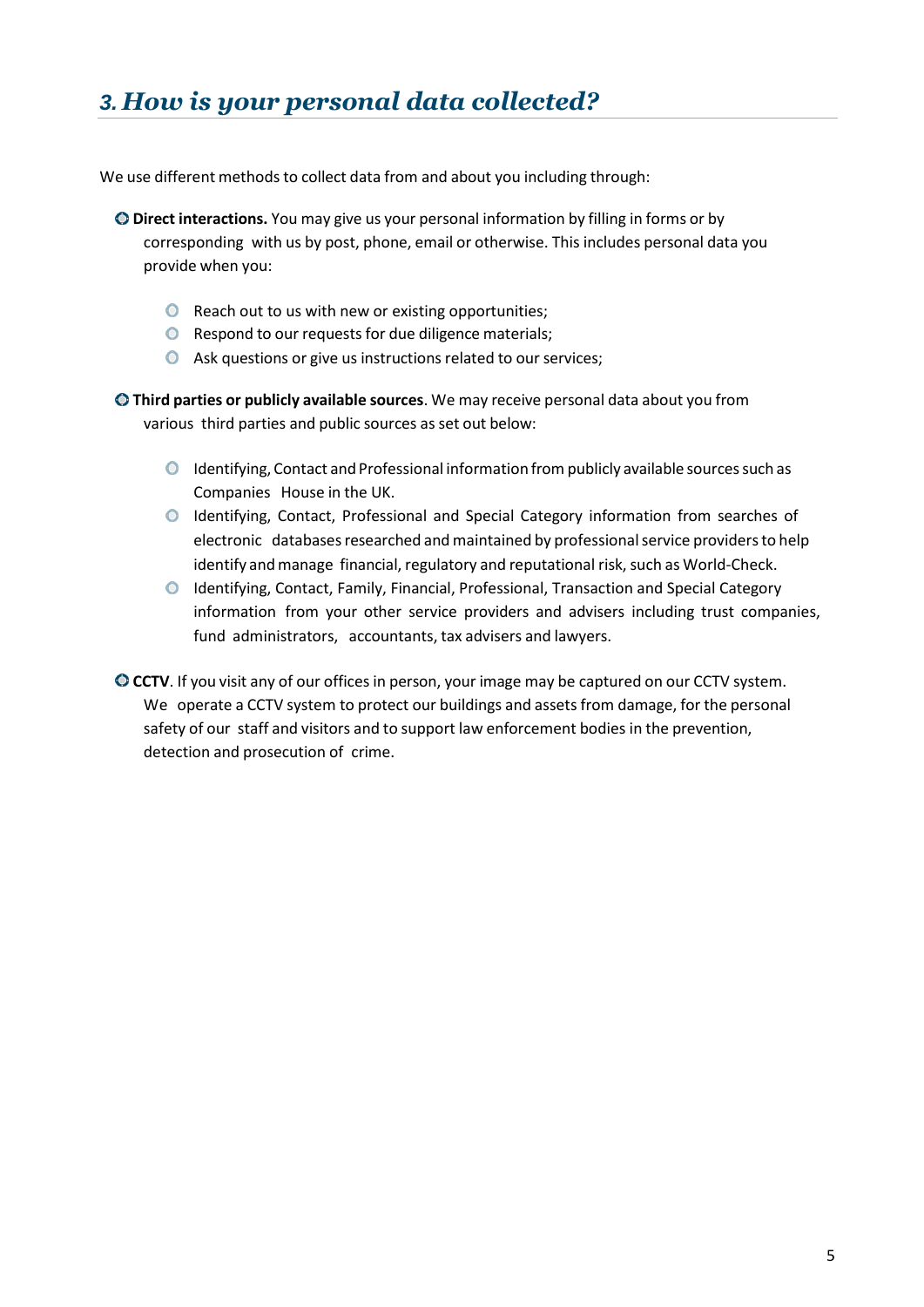<span id="page-6-0"></span>We will only use your personal data when the law allows usto. Most commonly, we will use your personal data in the following circumstances:

- $\bullet$ Where we need to perform the contract we are about to enter into or have entered into with you.
- Where it is necessary for our legitimate interests (or those of a third party) and your interests and fundamental rights do not override those interests.
- $\bullet$ Where we need to comply with a legal or regulatory obligation.

Click [here](#page-14-1) to find out more about the types of lawful basis that we will rely on to process your personal data.

#### **Purposes for which we will use personal data**

We have set out below, in a table format, a description of all the ways we plan to use your personal data, and which of the legal bases we rely on to do so. We have also identified what our legitimate interests are where appropriate.

Note that we may process your personal data for more than one lawful ground depending on the specific purpose for which we are using your data. Please contact us if you need details about the specific legal ground we are relying on to process your personal data where more than one ground has been set out in the table below:

| <b>Purpose / Activity</b>                                                                                               | <b>Type of data</b>                                                                                                                                           | <b>Lawful basis for processing</b>                                                                                                 |
|-------------------------------------------------------------------------------------------------------------------------|---------------------------------------------------------------------------------------------------------------------------------------------------------------|------------------------------------------------------------------------------------------------------------------------------------|
| To perform our anti-money<br>laundering checks                                                                          | Identifying<br>a)<br>b)<br>Contact<br>Financial<br>c)<br>d)<br>Transaction<br>Special category data (e.g.<br>e)<br>political opinions or<br>criminal records) | Necessary to comply with legal<br>obligation                                                                                       |
| To comply with international tax<br>reporting requirements                                                              | Identifying<br>a)<br>b)<br>Contact<br>c)<br>Financial<br>d)<br>Transaction                                                                                    | Necessary to comply with legal<br>obligation                                                                                       |
| To manage our relationship with<br>you which will include<br>notifying you about changes<br>to our terms or this Notice | a)<br>Identifying<br>b)<br>Contact                                                                                                                            | Performance of a contract with<br>you<br>Necessary to comply with legal<br>obligation<br>Necessary for our legitimate<br>interests |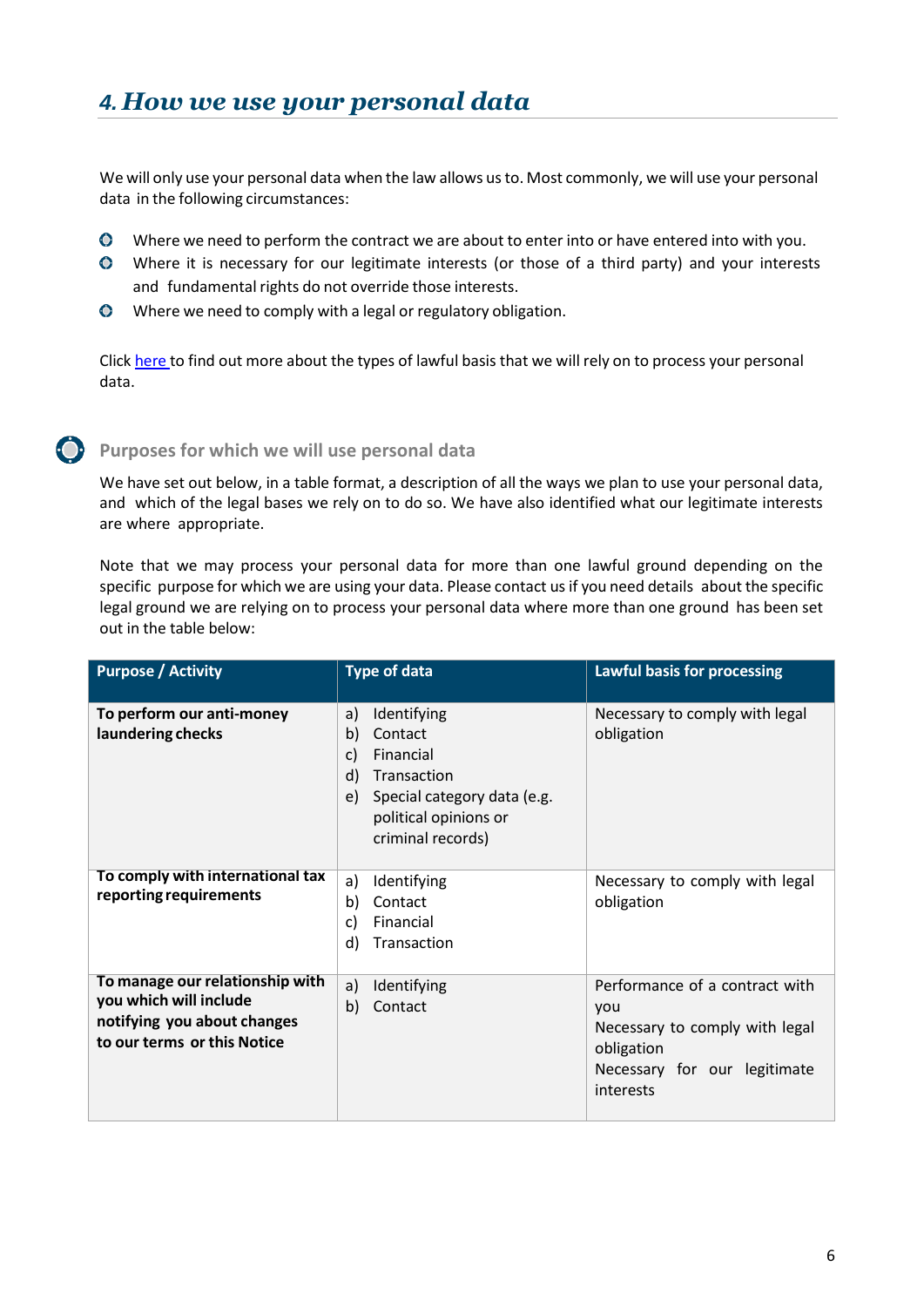

## **Change of purpose**

We will only use your personal data for the purposes for which we collected it, unless we reasonably consider that we need to use it for another reason and that reason is compatible with the original purpose. If you wish to get an explanation as to how the processing for the new purpose is compatible with the original purpose, please contact us.

If we need to use your personal data for an unrelated purpose, we will notify you and we will explain the legal basis which allows us to do so.

Please note that we may process your personal data without your knowledge or consent, in compliance with the above rules, where this is required or permitted by law.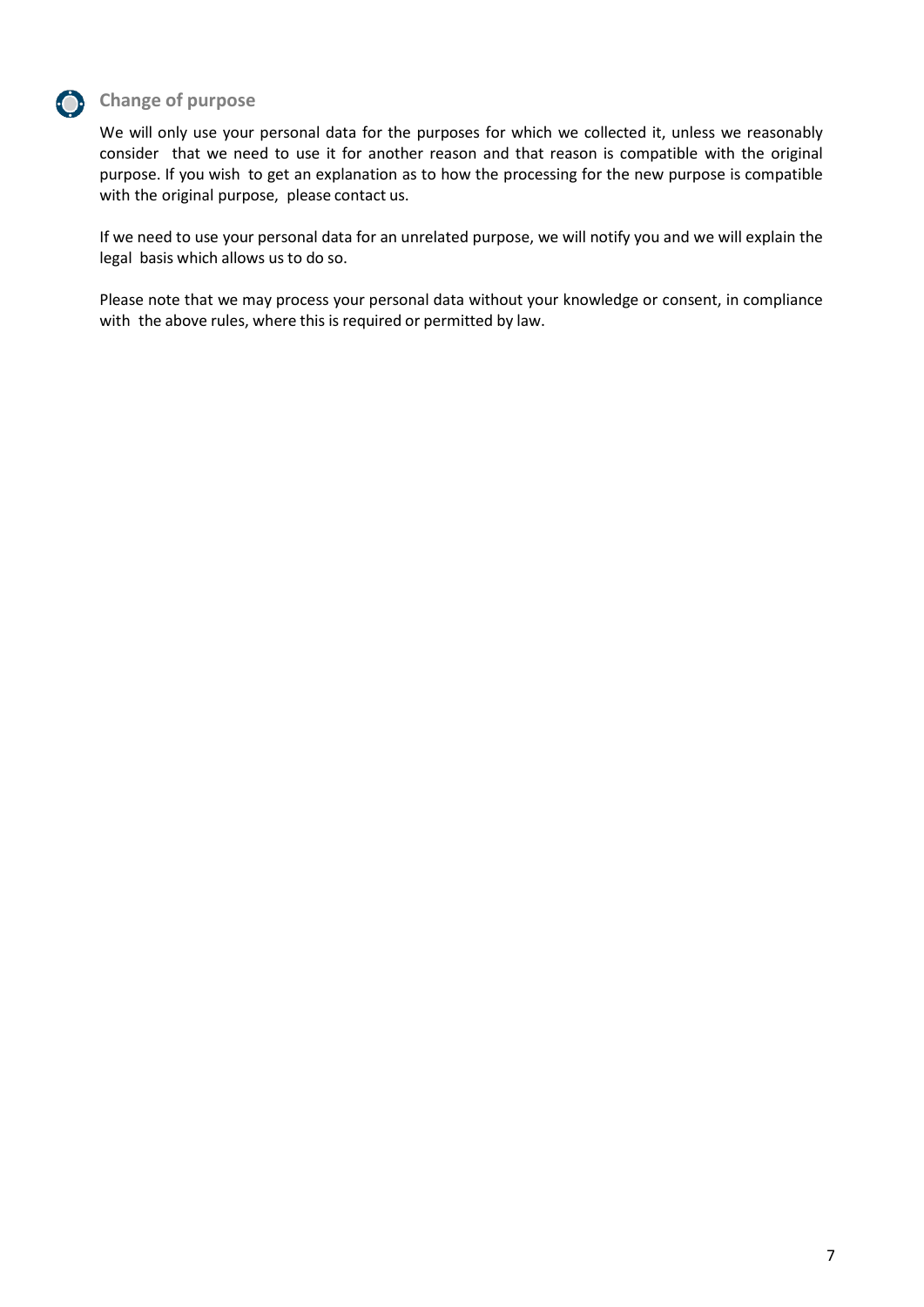<span id="page-8-0"></span>We may have to share your personal data with the parties set out below for the purposes set out in the table in paragraph 4 above.

- **O** [Internal](#page-14-2) Third Parties.
- **O** [External](#page-14-3) Third Parties.
- Third parties to whom we may choose to sell, transfer, or merge parts of our business or our assets. Alternatively, we may seek to acquire other businesses or merge with them. If a change happens to our business, then the new owners may use your personal data in the same way as set out in this Notice.

We require all third parties to respect the security of your personal data and to treat it in accordance with the law. We do not allow our third-party service providers to use your personal data for their own purposes and only permit them to process your personal data for specified purposes and in accordance with our instructions.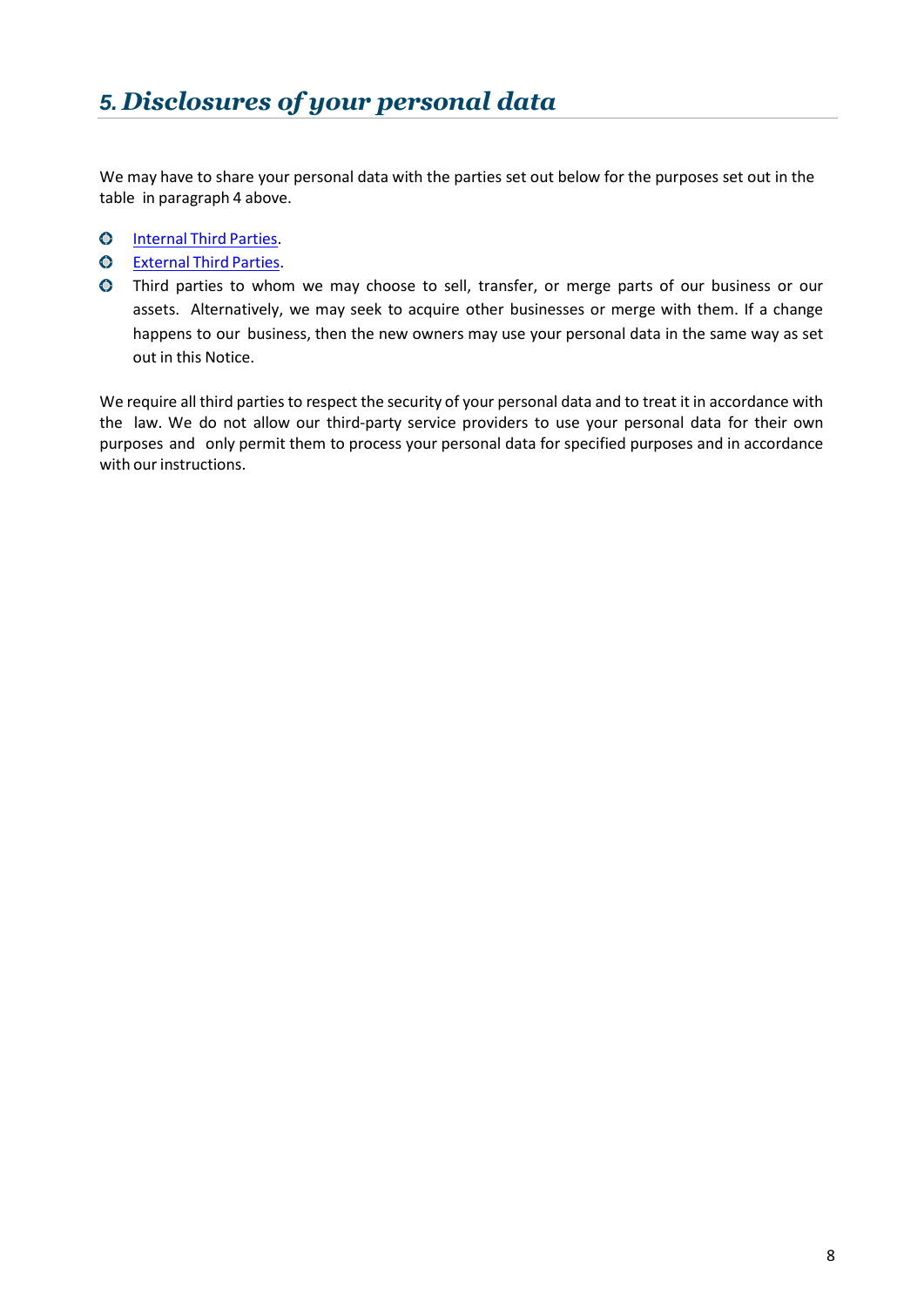## <span id="page-9-0"></span>*6. International transfers*

We share your personal data within the RoundShield network and the Funds it advises on. This will involve transferring your data outside of the UK. Transfers will be made within the European Economic Area (EEA) and to Jersey and Guernsey who are outside of the EEA but have been deemed to provide an adequate level of protection for personal data by the European Commission<sup>1</sup>.

Some of our **[External](#page-14-3) Third Parties are based outside of the UK so their processing of your personal data** will involve a transfer of data outside the UK.

Whenever we transfer your personal data out of the UK, we ensure a similar degree of protection is afforded to it by ensuring at least one of the following safeguards is implemented:

- We will only transfer your personal data to countries that have been deemed to provide an adequate level of protection for personal data by the [European](https://ec.europa.eu/info/law/law-topic/data-protection/data-transfers-outside-eu/adequacy-protection-personal-data-non-eu-countries_en) Commission. For further details, see European [Commission:](https://ec.europa.eu/info/law/law-topic/data-protection/data-transfers-outside-eu/adequacy-protection-personal-data-non-eu-countries_en) Adequacy of the protection of personal data in non-EU countries.
- Where we use certain service providers, we may use specific contracts approved by the European Commission which give personal data the same protection it has in Europe. For further details, see European [Commission:](https://ec.europa.eu/info/strategy/justice-and-fundamental-rights/data-protection/data-transfers-outside-eu/model-contracts-transfer-personal-data-third-countries_en) Model contracts for the transfer of personal data to third countries.

<sup>1</sup> Post Brexit, the UK 'adequacy regulations' include the EEA and all countries, territories and international organisations covered by European Commission 'adequacy decisions' valid as at 31 December 2020. The UK intends to review these adequacy regulations over time.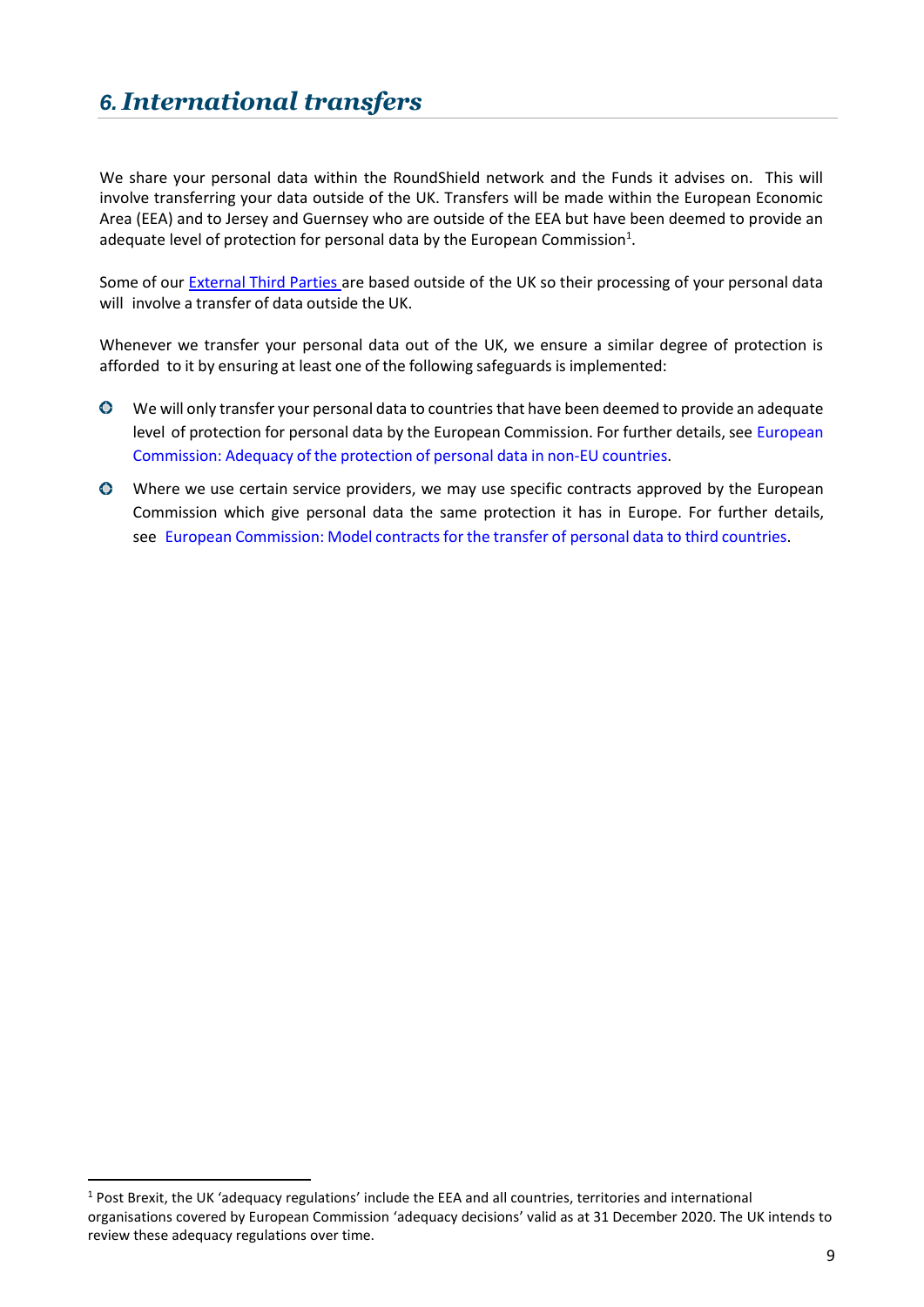## <span id="page-10-0"></span>*7. Data security*

We have put in place appropriate security measures to prevent your personal data from being accidentally lost, used or accessed in an unauthorised way, altered or disclosed. In addition, we limit access to your personal data to those employees, agents, contractors and other third parties who have a business need to know. They will only process your personal data on our instructions and they are subject to a duty of confidentiality.

We have put in place procedures to deal with any suspected personal data breach and will notify you and any applicable regulator of a breach where we are legally required to do so.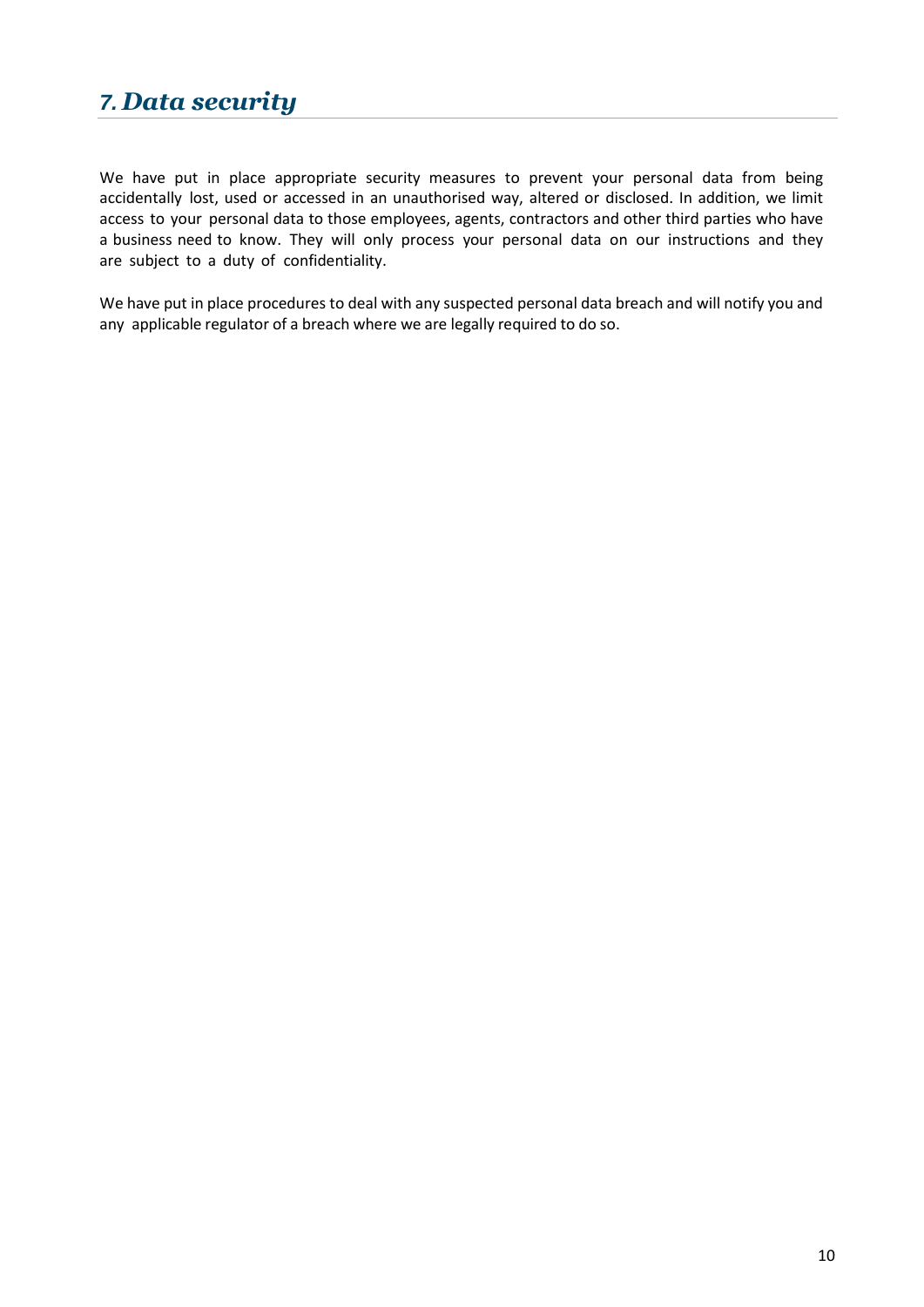## <span id="page-11-0"></span>*8. Data retention*

#### **How long will you use my personal data for?**

We will only retain your personal data for as long as necessary to fulfil the purposes we collected it for, including for the purposes of satisfying any legal, accounting, or reporting requirements.

To determine the appropriate retention period for personal data, we consider the amount, nature, and sensitivity of the personal data, the potential risk of harm from unauthorised use or disclosure of your personal data, the purposes for which we process your personal data and whether we can achieve those purposes through other means, and the applicable legal requirements.

By law we are required to keep your personal information that we have collected for the purpose of discharging our money laundering obligations for at least 5 years from the end of the relevant client relationship.

With regard to any of your information forming part of our tax records, those records are required to be kept for 6 years (10 years in Luxembourg) from the end of the year of assessment.

With regard to other records maintained by RoundShield, unless they relate to AML or tax they must be kept for: in Jersey, 10 years from the date of the record; in Guernsey and the UK, the duration of the relationship plus 6 years; in Luxembourg, the duration of the relationship plus 5 years.

In some circumstances you can ask us to delete your data: see Request erasure below.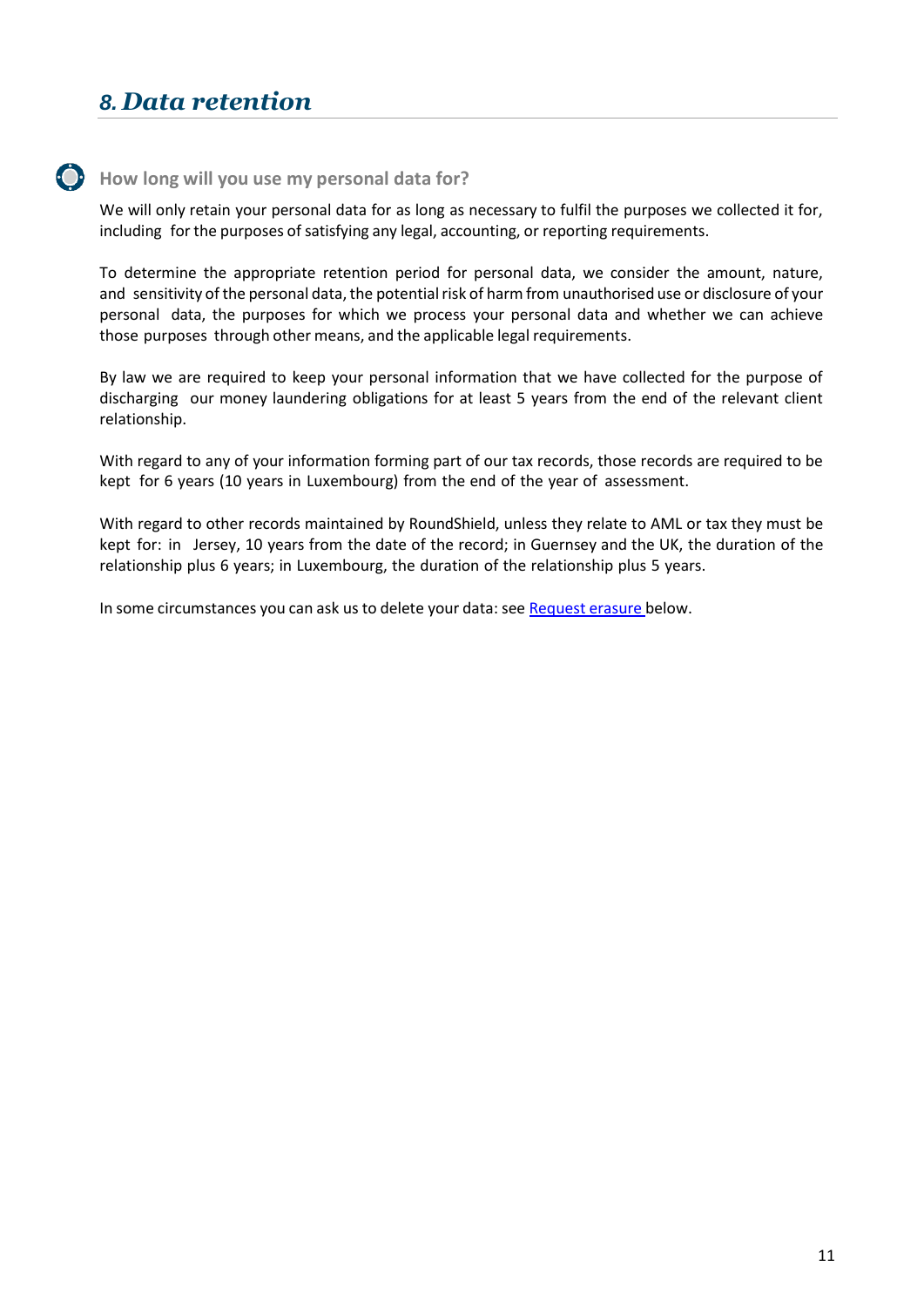## <span id="page-12-0"></span>*9. Your legal rights*

Under certain circumstances, you have rights under data protection laws in relation to your personal data.

You have the right to:

**Request access** to your personal data (commonly known as a "data subject access request"). This enables you to receive a copy of the personal data we hold about you and to check that we are lawfully processing it.

**Request correction** of the personal data that we hold about you. This enables you to have any incomplete or inaccurate data we hold about you corrected, though we may need to verify the accuracy of the new data you provide to us.

**Request erasure** of your personal data. This enables you to ask usto delete orremove personal data where there is no good reason for us continuing to process it. You also have the right to ask us to delete or remove your personal data where you have successfully exercised your right to object to processing (see below), where we may have processed your information unlawfully or where we are required to erase your personal data to comply with local law. Note, however, that we may not always be able to comply with your request of erasure for specific legal reasons which will be notified to you, if applicable, at the time of your request.

**Object to processing** of your personal data where we are relying on a legitimate interest (or those of a third party) and there is something about your particular situation which makes you want to object to processing on this ground as you feel it impacts on your fundamental rights and freedoms. You also have the right to object where we are processing your personal data for direct marketing purposes. In some cases, we may demonstrate that we have compelling legitimate grounds to process your information which override your rights and freedoms.

**Request restriction of processing** of your personal data. This enables you to ask us to suspend the processing of your personal data in the following scenarios: (a) if you want us to establish the data's accuracy;

(b) where our use of the data is unlawful but you do not want us to erase it; (c) where you need us to hold the data even if we no longer require it as you need it to establish, exercise or defend legal claims; or (d) you have objected to our use of your data but we need to verify whether we have overriding legitimate grounds to use it.

**Request the transfer** of your personal data to you or to a third party. We will provide to you, or a third party you have chosen, your personal data in a structured, commonly used, machine-readable format. Note that this right only applies to automated information which you initially provided consent for us to use or where we used the information to perform a contract with you.

**Withdraw consent at any time** where we are relying on consent to process your personal data. However, this will not affect the lawfulness of any processing carried out before you withdraw your consent. If you withdraw your consent, we may not be able to provide certain services to you. We will advise you if this is the case at the time you withdraw your consent.

### **No fee usually required**

You will not have to pay a fee to access your personal data (or to exercise any of the other rights). However, we may charge a reasonable fee if your request is clearly unfounded, repetitive or excessive. Alternatively, we may refuse to comply with your request in these circumstances.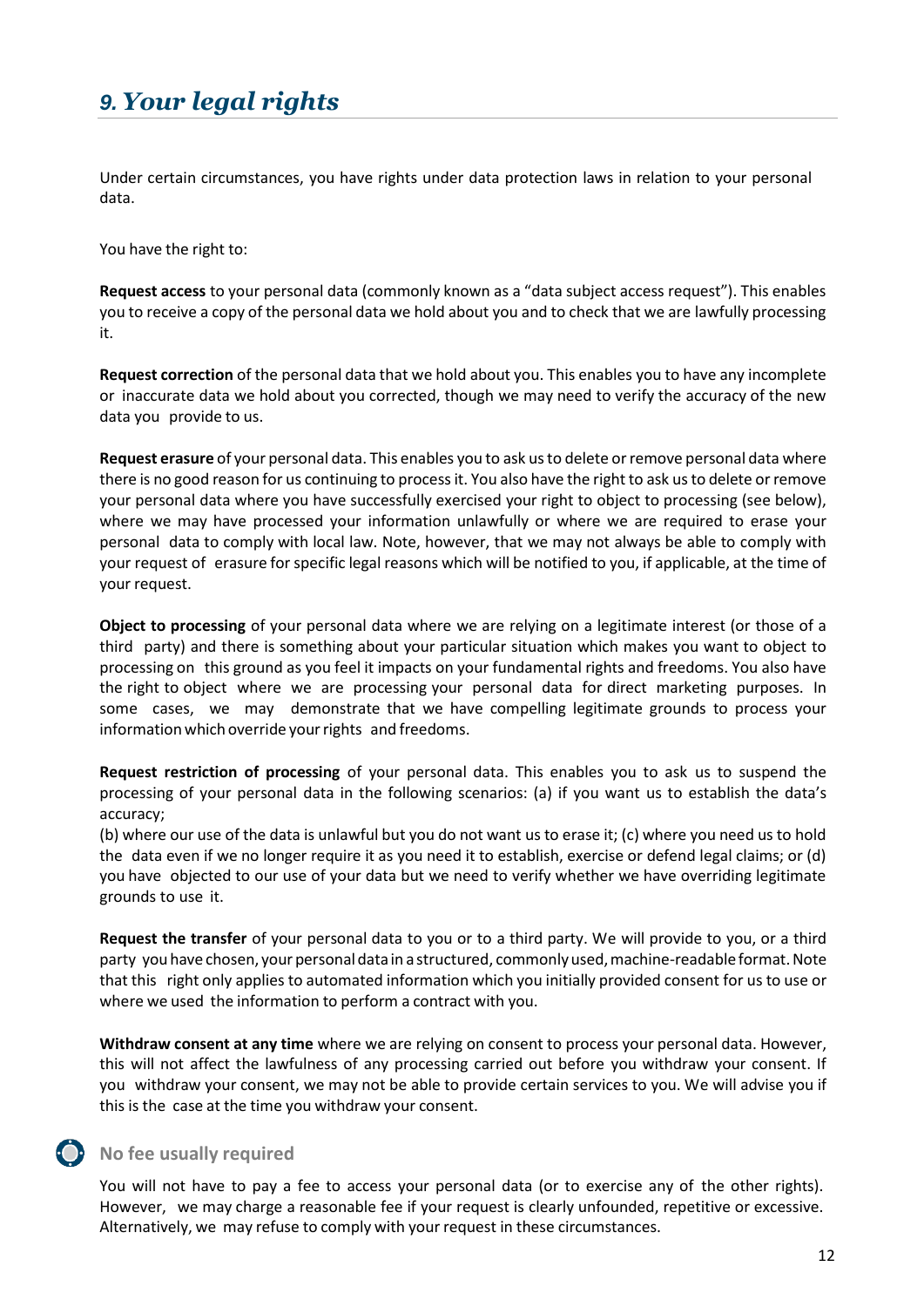#### **What we may need from you**

We may need to request specific information from you to help us confirm your identity and ensure your right to access your personal data (or to exercise any of your other rights). This is a security measure to ensure that personal data is not disclosed to any person who has no right to receive it. We may also contact you to ask you for further information in relation to your request to speed up our response.



#### **Ch** Time limit to respond

We try to respond to all legitimate requests within four weeks. Occasionally it may take us longer than four weeks if your request is particularly complex or you have made a number of requests. In this case, we will notify you and keep you updated.

## **Complaints**

If you have any concerns about our use of your personal information, you can make a complaint to us at [compliance@roundshield.com](mailto:compliance@roundshield.com) or +44 203 597 5100.

You can also complain to the ICO if you are unhappy with how we have used your data.

The ICO's address: Information Commissioner's Office Wycliffe House Water Lane Wilmslow Cheshire SK9 5AF Helpline number: 0303 123 1113 ICO website: [https://www.ico.org.uk](https://protect-eu.mimecast.com/s/k6elC39NKupAJLcgpnFv?domain=ico.org.uk)